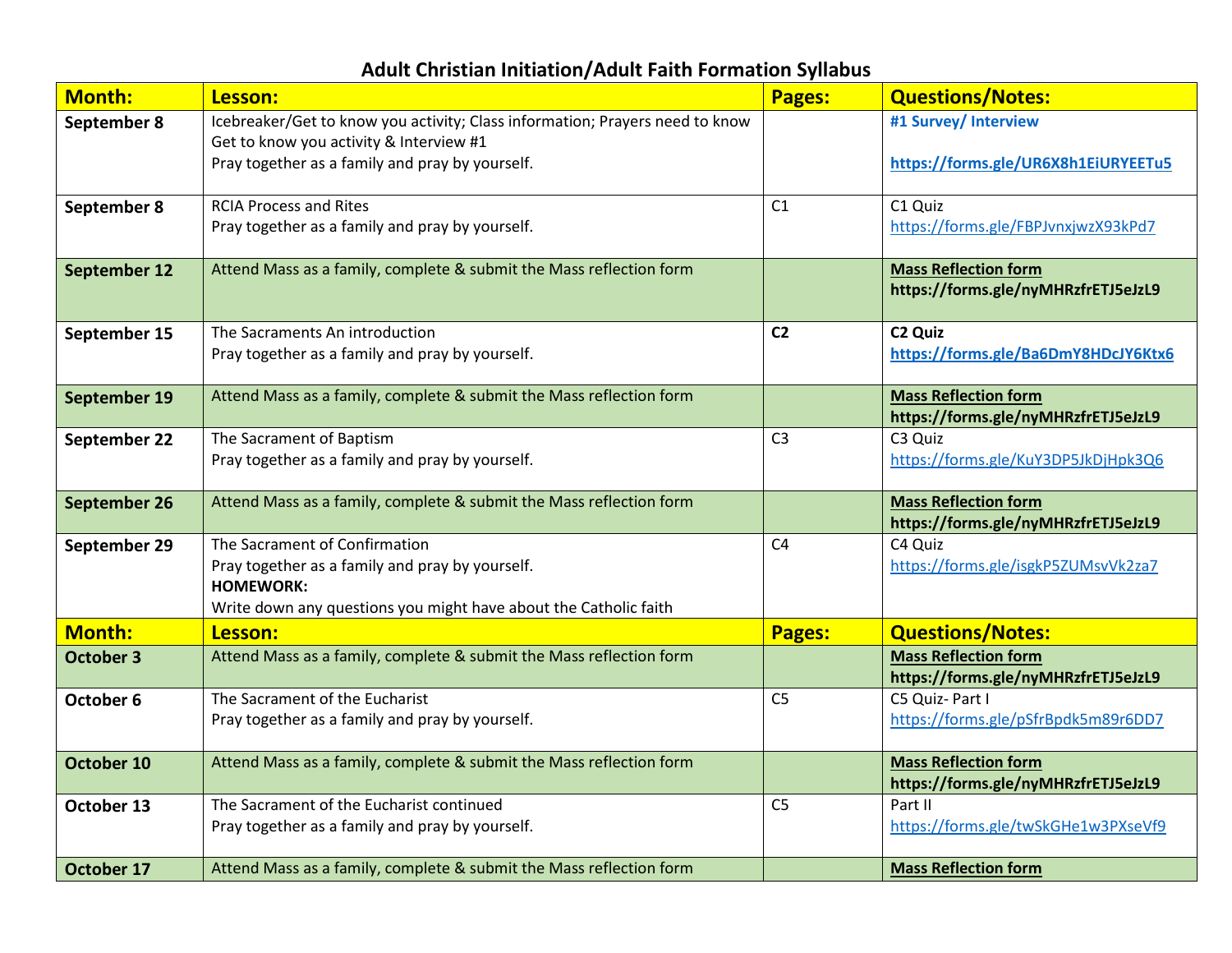|                    |                                                                            |                | https://forms.gle/nyMHRzfrETJ5eJzL9 |
|--------------------|----------------------------------------------------------------------------|----------------|-------------------------------------|
| October 20         | The Sacrament of Penance and Reconciliation                                | C <sub>6</sub> | C6 Quiz                             |
|                    | Pray together as a family and pray by yourself.                            |                | https://forms.gle/6aypsXsmYe3wf8tKA |
|                    |                                                                            |                |                                     |
| <b>October 24</b>  | Attend Mass as a family, complete & submit the Mass reflection form        |                | <b>Mass Reflection form</b>         |
|                    |                                                                            |                | https://forms.gle/nyMHRzfrETJ5eJzL9 |
| October 27         | The Sacrament of the Anointing of the Sick                                 | C <sub>7</sub> | C7 Quiz                             |
|                    | Pray together as a family and pray by yourself.                            |                | https://forms.gle/qFJnBS74towe3GPm8 |
|                    |                                                                            |                |                                     |
| <b>October 31</b>  |                                                                            |                | <b>Mass Reflection form</b>         |
|                    |                                                                            |                | https://forms.gle/nyMHRzfrETJ5eJzL9 |
| <b>Month:</b>      | Lesson:                                                                    | <b>Pages:</b>  | <b>Questions/Notes:</b>             |
| November 3         | The Sacrament of Matrimony                                                 | C <sub>8</sub> | C8 Quiz                             |
|                    | Pray together as a family and pray by yourself.                            |                | https://forms.gle/hivMd3kwSKaZrw7N8 |
|                    |                                                                            |                |                                     |
|                    | <b>HOMEWORK:</b>                                                           |                |                                     |
|                    | Write down any questions you might have about the Catholic faith           |                |                                     |
| <b>November 7</b>  | Attend Mass as a family, complete & submit the Mass reflection form        |                | <b>Mass Reflection form</b>         |
|                    |                                                                            |                | https://forms.gle/nyMHRzfrETJ5eJzL9 |
| November 10        | The Sacrament of Holy orders                                               | C <sub>9</sub> | C9 Quiz                             |
|                    | Pray together as a family and pray by yourself                             |                | https://forms.gle/iSjH8zCixf1gUxpi8 |
|                    |                                                                            |                |                                     |
| <b>November 14</b> | Attend Mass as a family, complete & submit the Mass reflection form        |                | <b>Mass Reflection form</b>         |
|                    |                                                                            |                | https://forms.gle/nyMHRzfrETJ5eJzL9 |
| November 17        | The People of God                                                          | C10            | C10 Quiz                            |
|                    | Pray together as a family and pray by yourself                             |                | https://forms.gle/A6KWydQEpLgv9tiX9 |
|                    |                                                                            |                |                                     |
| <b>November 21</b> | Attend Mass as a family, complete & submit the Mass reflection form        |                | <b>Mass Reflection form</b>         |
|                    |                                                                            |                | https://forms.gle/nyMHRzfrETJ5eJzL9 |
| November 24        | <b>NO CLASS-Thanksgiving Holiday</b>                                       |                |                                     |
|                    | Family Activity: Gather around the table and have each family member share |                |                                     |
|                    | 2-3 things they are Thankful to God for                                    |                |                                     |
|                    |                                                                            |                |                                     |
|                    | First Sunday of Advent: is November 29                                     |                |                                     |
| <b>November 28</b> | Attend Mass as a family, complete & submit the Mass reflection form        |                | <b>Mass Reflection form</b>         |
|                    |                                                                            |                | https://forms.gle/nyMHRzfrETJ5eJzL9 |
|                    |                                                                            |                |                                     |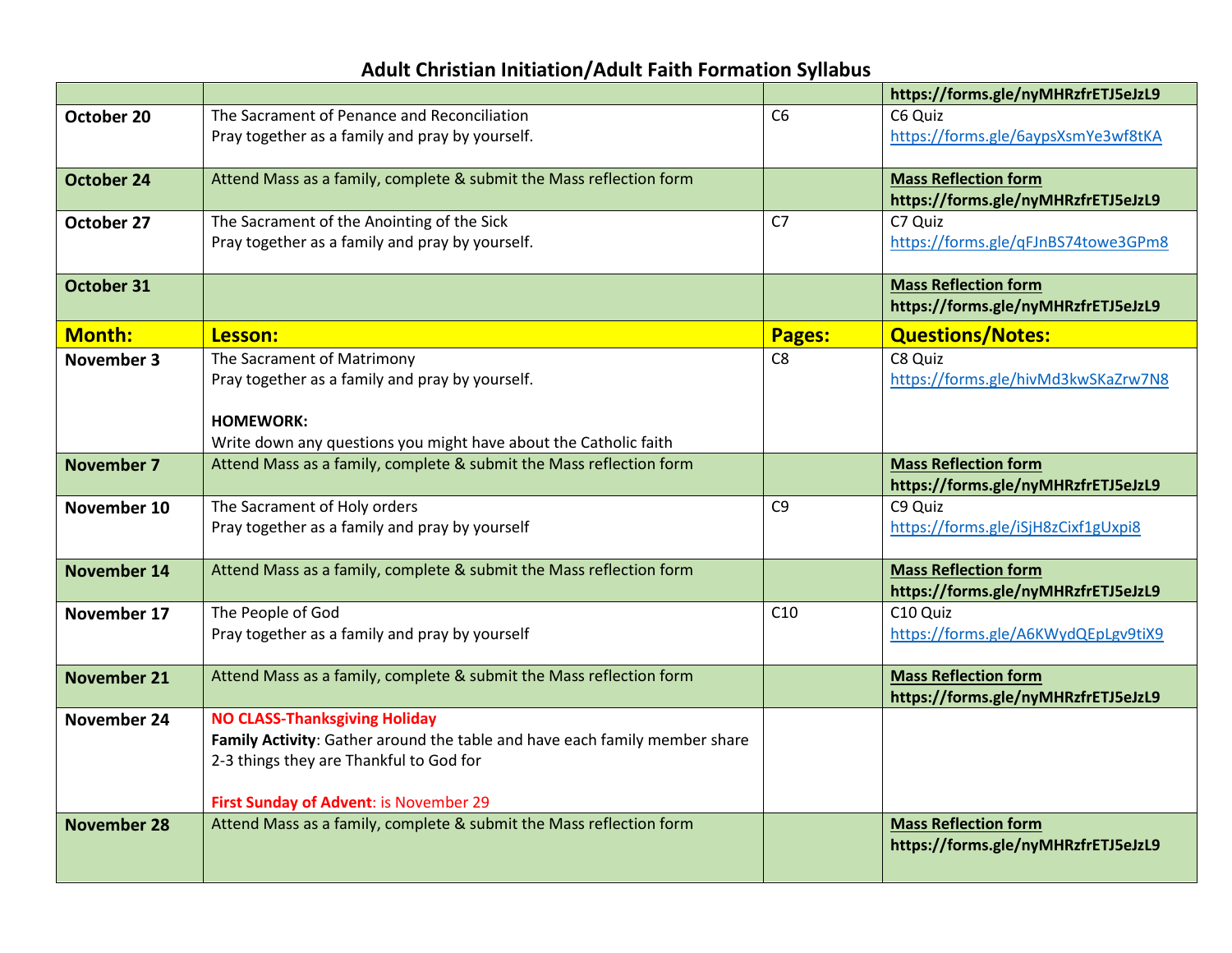| <b>Month:</b>      | Lesson:                                                                  | Pages:                | <b>Questions/Notes:</b>                  |
|--------------------|--------------------------------------------------------------------------|-----------------------|------------------------------------------|
| December 1         | <b>Watch the Greatest Miracle</b>                                        |                       | Link:                                    |
|                    | Have your child share what stuck out to them/ What they didn't           |                       | https://www.youtube.com/watch?v=udzU     |
|                    | understand? Share with your child what stuck out to you? Share one       |                       | --dpWEI                                  |
|                    | question you have? Parents share comments gathered with Catechist.       |                       |                                          |
|                    |                                                                          |                       | Quiz:                                    |
|                    | Dec. 6 -2 <sup>nd</sup> wk of Advent begins                              |                       | https://forms.gle/2TjpapoqM4Mo3vi2A      |
| <b>December 5</b>  | Attend Mass as a family, complete & submit the Mass reflection form      |                       | <b>Mass Reflection form</b>              |
|                    |                                                                          |                       | https://forms.gle/nyMHRzfrETJ5eJzL9      |
| December 8         | <b>HOLY DAY OF OBLIGATION: IMMACULATE CONCEPTION-ATTEND MASS</b>         | C11 & Quiz            | <b>HOMEWORK:</b>                         |
|                    |                                                                          |                       | The Early Church                         |
|                    |                                                                          |                       | Pray together as a family and pray by    |
|                    |                                                                          |                       | yourself, * Write down any questions you |
|                    |                                                                          |                       | might have about the Catholic faith      |
|                    |                                                                          |                       |                                          |
|                    |                                                                          |                       | C11 Quiz                                 |
|                    |                                                                          |                       | https://forms.gle/M1eTjkHgngyqR5Kq8      |
| December 10        | Feast day of St. Francis Xavier                                          |                       |                                          |
| <b>December 12</b> | <b>Feast of Our Lady of Guadalupe</b>                                    |                       | <b>Mass Reflection form</b>              |
|                    | Dec. 12-Gaudate Sunday                                                   |                       | https://forms.gle/nyMHRzfrETJ5eJzL9      |
| December 15        | Church History                                                           | <b>C12 &amp; Quiz</b> | C12 Quiz                                 |
|                    | Pray together as a family and pray by yourself                           |                       | https://forms.gle/pMGkYJmnWHgtw7Ch9      |
| December 16        | Posadas begin<br>Dec. 194 <sup>th</sup> wk of Advent                     |                       |                                          |
| December 19        | Attend Mass as a family, complete & submit the Mass reflection form      |                       | <b>Mass Reflection form</b>              |
|                    |                                                                          |                       | https://forms.gle/nyMHRzfrETJ5eJzL9      |
| December 22        | <b>NO CLASS-Christmas Season</b>                                         |                       |                                          |
| December 24        | Christmas Vigil                                                          |                       |                                          |
| December 25        | HOLY DAY OF OBLIGATION: Nativity of the Lord (Christmas)- Complete the   |                       |                                          |
|                    | <b>Mass Reflection Form</b>                                              |                       |                                          |
|                    |                                                                          |                       |                                          |
|                    | We celebrate the birth of our Savior Christ the Lord                     |                       |                                          |
|                    | Family Activity: Gather the Family and Pray the Christmas meal prayer we |                       |                                          |
|                    | receive in the bulletin                                                  |                       |                                          |
| <b>December 26</b> | Attend Mass as a family, complete & submit the Mass reflection form      |                       | <b>Mass Reflection form</b>              |
|                    |                                                                          |                       | https://forms.gle/nyMHRzfrETJ5eJzL9      |
| December 29        | <b>NO CLASS-Christmas Season</b>                                         |                       |                                          |
|                    |                                                                          |                       |                                          |